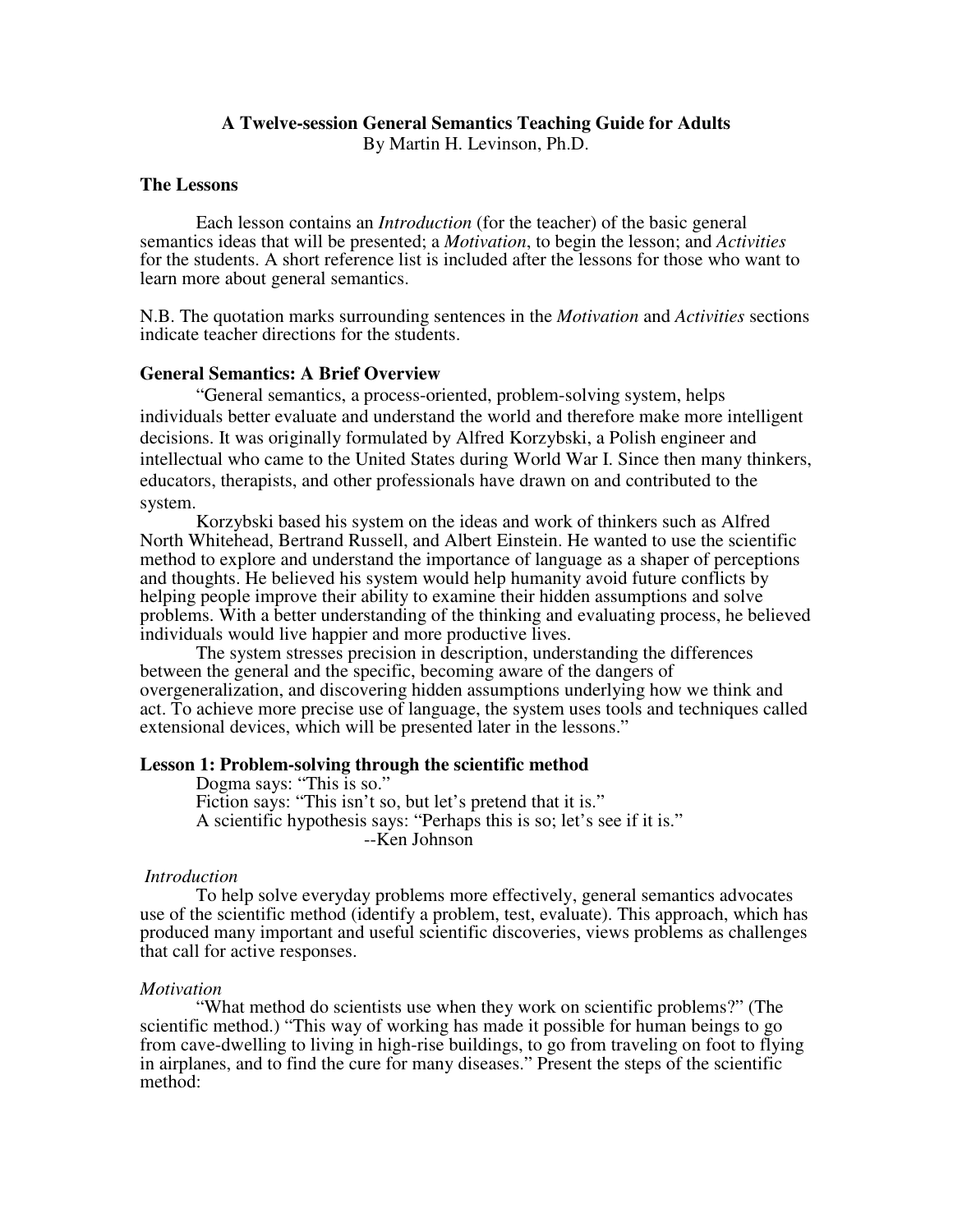- 1. Identify a problem
- 2. Analyze it
- 3. Form possible solutions
- 4. Experiment
- 5. Observe
- 6. Form conclusions

"Can the scientific method be used to help solve problems of everyday living? Let's find out?"

## *Activities*

I. Ask students to identify a problem they are having and to process it through the first three steps of the scientific method. Then instruct them to set up an experiment to solve the problem and to complete steps five and six. (Periodically review and discuss the progress that the student is making on the problem. If little or no progress is being made help the student to devise a new experiment or alter the old one.)

II. Scientists use "operational definitions" when they work on problems. These describe "operations," that is, how one can know what is being referred to with words. (E.g., "intelligence"—a score on an IQ test; "mental disorder"—a broad term that is defined more specifically in the DSM-IV, a medical handbook for psychiatrists; "brownies"—a recipe for brownies would be an operational definition.)

 An important advantage of using operational definitions is their specificity makes it is less likely that confusion will arise over what a term means. Such confusion is fairly common in everyday life because many of the words we use are abstractions that can have a variety of meanings. Because they can have a multiplicity of meanings abstract terms can become "meaningless" as the following exercise demonstrates:

## Instant Eloquence

Insert the words below, in any position, in the blanks.

*peace, justice, freedom, truth, honor, wisdom* 

What we need today is not false \_\_\_\_\_\_ but old-fashioned \_\_\_\_\_\_. For surely, there is no real \_\_\_\_\_\_\_ without \_\_\_\_\_\_\_. And as our forefathers knew so well, the price of \_\_\_\_\_\_\_ is a little \_\_\_\_\_\_.

- III. Provide an operational definition for each of the following terms:
- happiness
- success
- failure
- freedom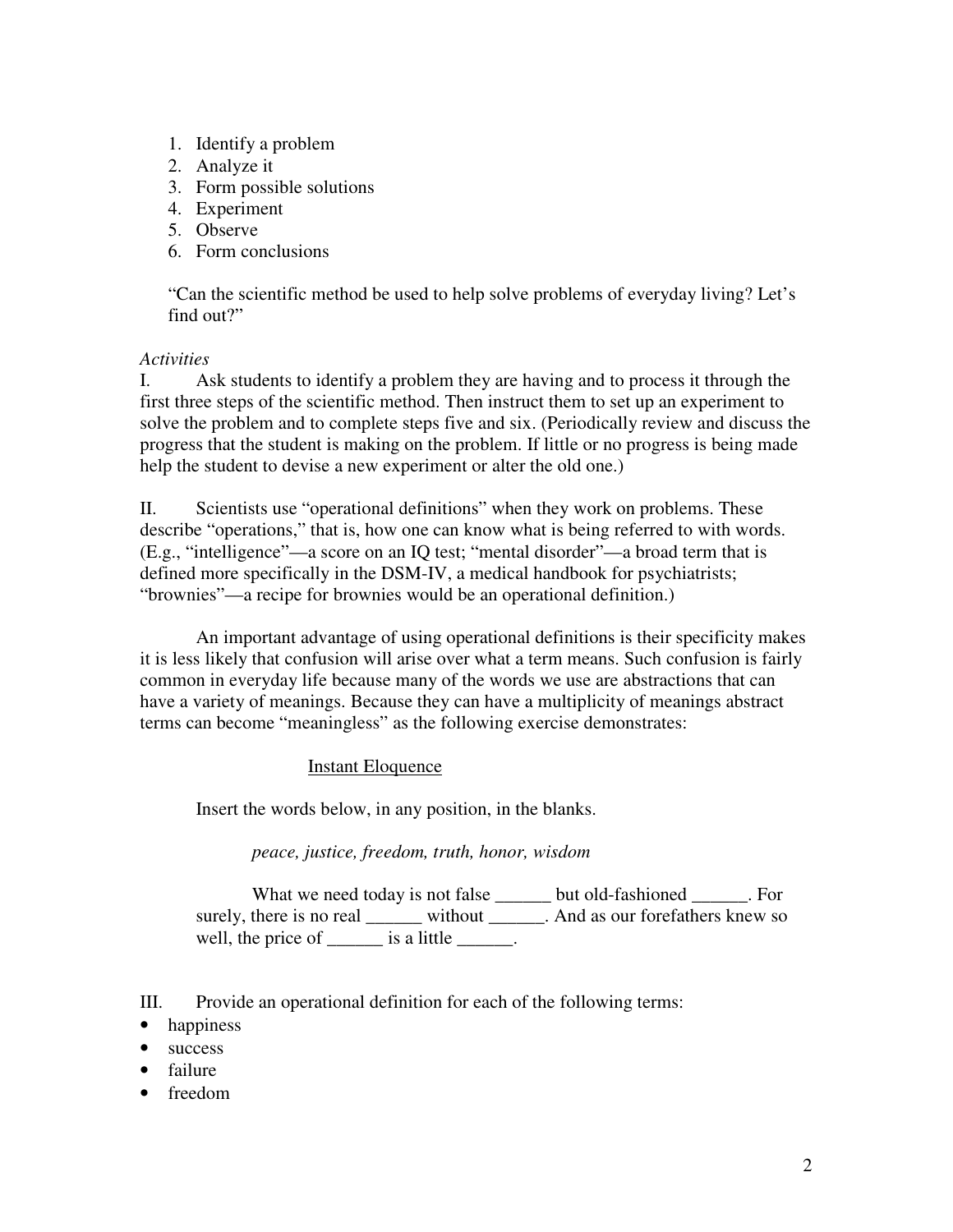• intelligence

### **Lesson 2: Mental maps—The way to better planning and prediction**

"One look is worth one hundred reports."—Japanese proverb

## *Introduction*

There is an analogy in general semantics that words and statements are like maps that describe territories. The purpose of the analogy is to remind us that words, like maps, only *represent* reality and are not reality itself: the map is not the territory.

Many people live by inaccurate maps (they have incorrect definitions or perceptions of persons, places, or things). And many confuse their maps with the territory—e.g., labeling a person "good" or "bad," "intelligent" or "stupid," "happy" or "sad," can keep you from observing the full range of attitudes and behaviors of that individual.

General semantics training emphasizes the importance of constructing accurate verbal maps of persons, places, and things and of limiting and refining one's maps to most accurately convey one's meaning.

## *Motivation*

 "An accurate map, going east to west, would show: New York—Chicago—Los Angeles. If the map showed New York—Los Angeles—Chicago we would say the map was incorrect, because the map was different than the actual territory. What would happen if we tried to use such a map?"

 "Words are like maps. When there is a misunderstanding, conflict, or a failure to communicate, it is often because our verbal maps do not fit the territory (what is actually out there)."

### *Activities*

I. "Let's check some of our maps to see whether they are false or whether we are reading them incorrectly."

- a. In some hotel and apartment houses there is no floor marked thirteen. The elevator goes from twelve to fourteen because some guests are superstitious. Is this map accurate?
- b. Elementary school graduates often worry during the summer before they enter intermediate school because of the maps that intermediate school students give them of intermediate school (the territory). How accurate was your map?
- c. Think of the last argument you tried to settle. Chances are you noticed that the mental maps of both parties were inaccurate. (If not the parties would have been "just fighting" to relieve their feelings about each other. You wouldn't have tried to settle things.) Describe in detail the real "territory" of the case. Also describe how the maps of the participants differed from the facts and from each other.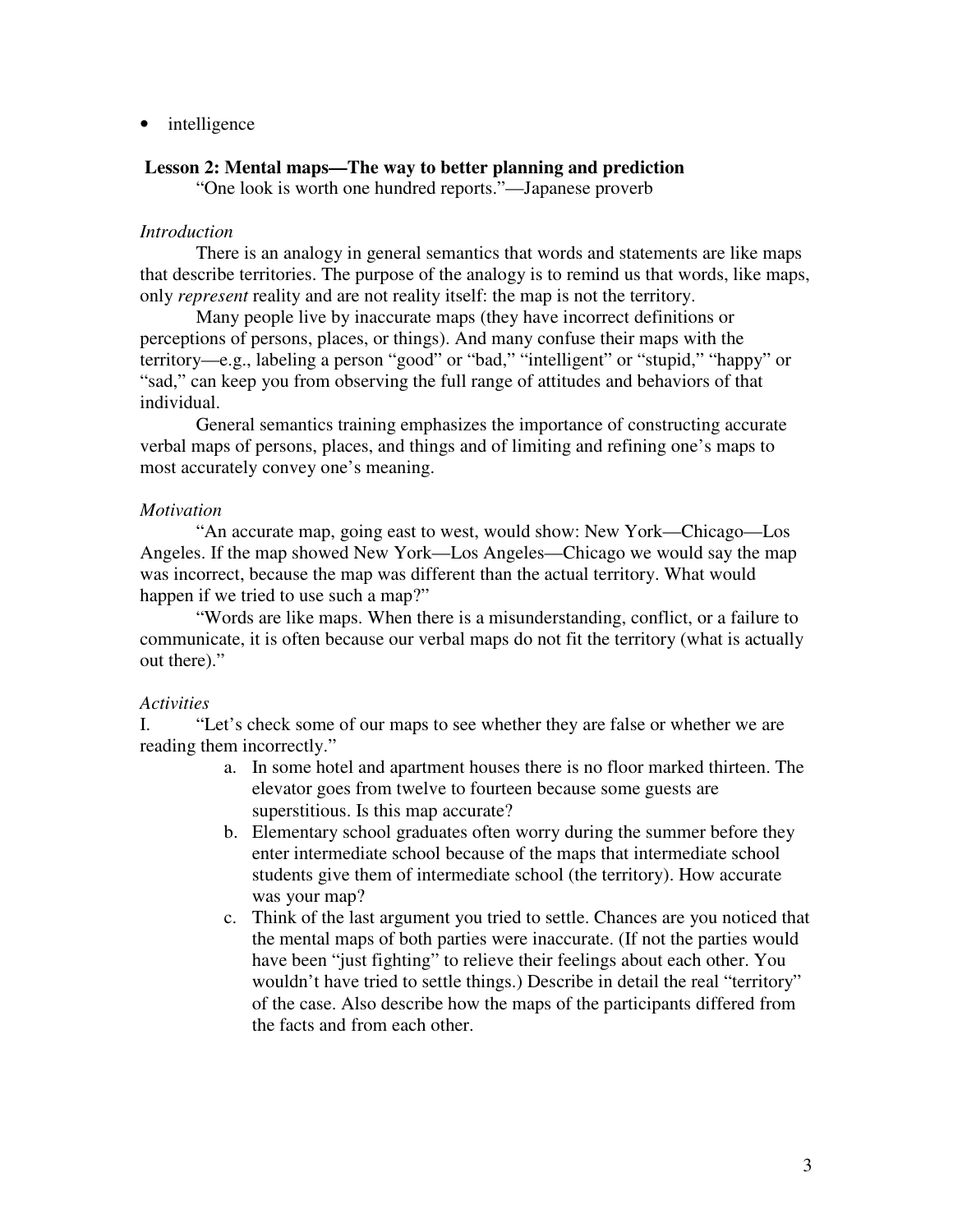II. "It is said that no two people have mental maps that are exactly the same, even for such simple words as *book, table,* and *house*. Write down three features of your mental map for each of these terms. Be honest and specific:"

- teacher
- drugs
- sports
- politics

III. "Choose an advertisement and test the product. Are the words in the advertisement accurate maps of the territory (the product)?"

IV. "Think of two ways to help make your maps better fit the territory. We will discuss your ideas the next time we meet."

## **Lesson 3: How real is real?**

 "The universe as we know it is a joint product of the observer and the observed."—R. D. Carmichael (A basic concept in Einstein's theory of Relativity)

## *Introduction*

"Extensionally orientated" people, in general semantics talk, are aware that our verbal maps are never identical to the territory they represent. They understand that to produce optimum map-territory congruence we must use facts, figures, measurements, descriptions, and reports from actual observations that can be verified by other persons.

"Intensionally-oriented" people tend to show more dependence on the map than on the territory. They function in a world of statements about statements, about statements, etc., on to high level abstractions. People who manifest problems of adjustment tend to be highly intensional.

The activities in this lesson are meant to help people to avoid the confusion which may arise as a result of not being able to discriminate between language which represents "what is going on within one's skin" or intensional language, and language which attempts to correspond with "what is going on out there" or extensional language.

## *Motivation*

Hold up an inkblot picture (you can construct your own picture by making inkblots on a piece of paper). Typically students will give different answers about what the picture represents. Allow this to go on until someone says, "Really, it is a bunch of ink blots." That student is the only one who has given an "extensional" answer. The rest of the students have done what most people do every day—they have talked about something inside their skins as if it were out there.

Extensional—What is actually in the world; what is outside our skin.

Intensional—What is inside us; how things should be as far as we are concerned.

## *Activities*

I "On a piece of paper write exactly what you mean (how you see) the following words:"

• a beautiful woman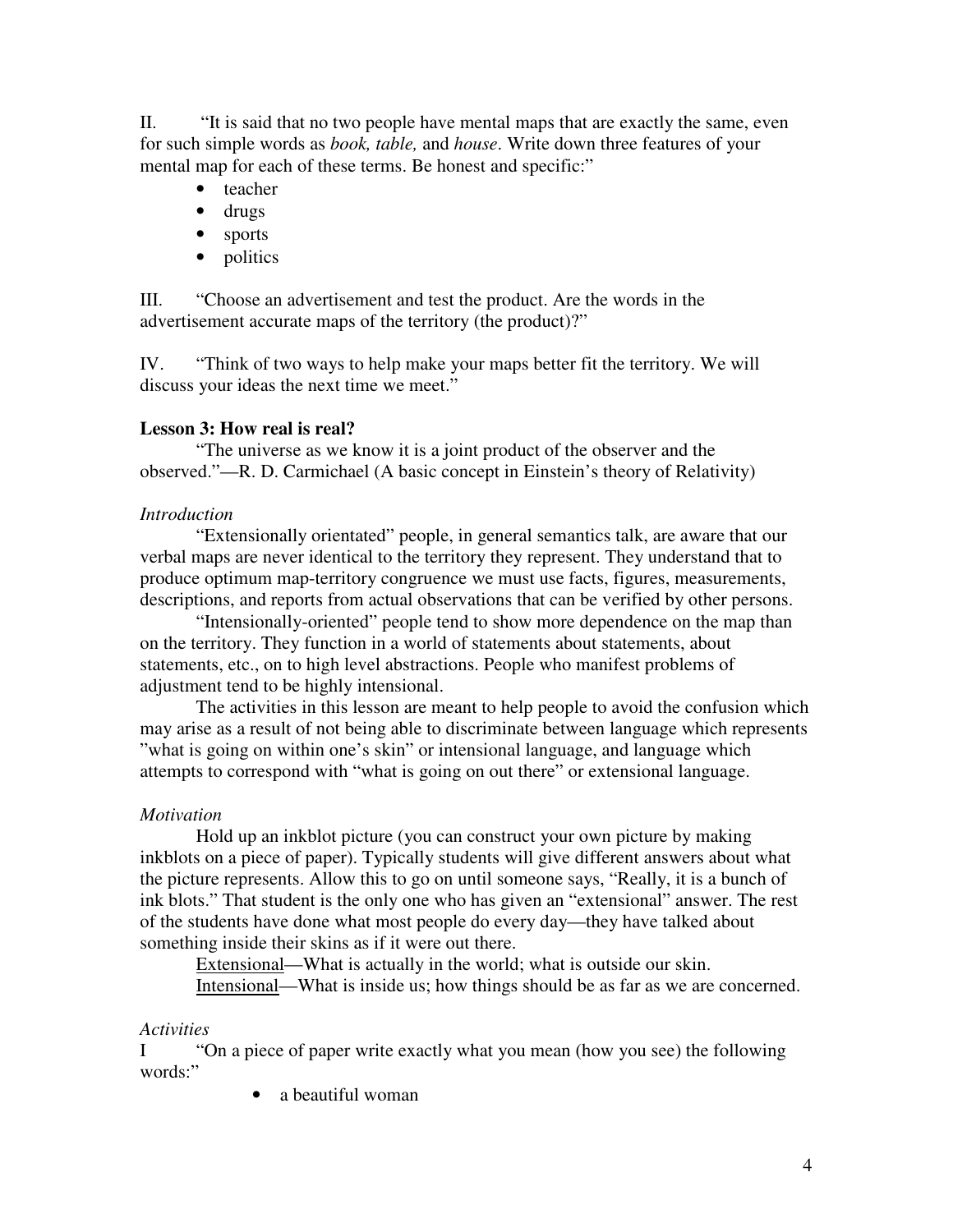- a handsome man
- a long time ago (be specific)
- a fine car—be specific (color, make, etc.)

"The answers we have just heard tell us more about what is inside the skins of those who gave them than what is really out there. Can anyone explain how this is so?"

 "When people talk or argue over what is beautiful, or what takes a long time, are they talking about something outside their skins?" (No.) "Why can this be a problem?" (Because people discuss things which are inside their skins as if they were outside their skins and this can lead to misunderstandings and unresolvable conflicts.)

 "What language habits can remind us that we are talking about something inside our skins instead of something out there?" (The use of the expressions "to me," "it seems," "so far as I know," "up to a point," "etc.").

II. "Describe an argument you were in or overheard. State what the argument was about, who the students were, and the circumstances. Indicate whether all or partial agreement was finally reached. Explain whether the argument was (a) due to the fact that people were unaware that they were using words intensionally, or (b) due chiefly to differences in factual statements which needed more research."

III. "Bring in an advertisement and tell whether the words are being used *extensionally* (subject to verification) or *intensionally*.

### **Lesson 4: The "is of projection"—The perils of projection**

"When we take in our surroundings, we select from them, not at random, but in accordance with our past experience and purposes."—Earl G. Kelly

### *Introduction*

When we say "John is stupid" or "Mary is smart" we imply that "stupidity" or "smartness" are characteristics of John and Mary. However, when we make these statements we are really talking more about ourselves than about John or Mary. We are talking about our own values, concepts, and standards of intelligence. Someone else might have different views. Since "being smart" or "being stupid" are opinions they are intensional statements. However, a statement such as "John is stupid" sounds to most people like an extensional (factual) comment, as if the stupidity is as obvious in John as is his height in inches or weight in pounds.

 To remind us that we are projecting when we use "is of projection" statements we can use qualifiers such as "seems," "appears," and "to me." (We can also try not to use false-to-fact statements such as "John is stupid" and to instead, more accurately describe the behavior being manifested—e.g., John comes in late to work everyday even though the boss said he'll fire John if he keeps being tardy.)

### *Motivation*

Have students complete this true/false test: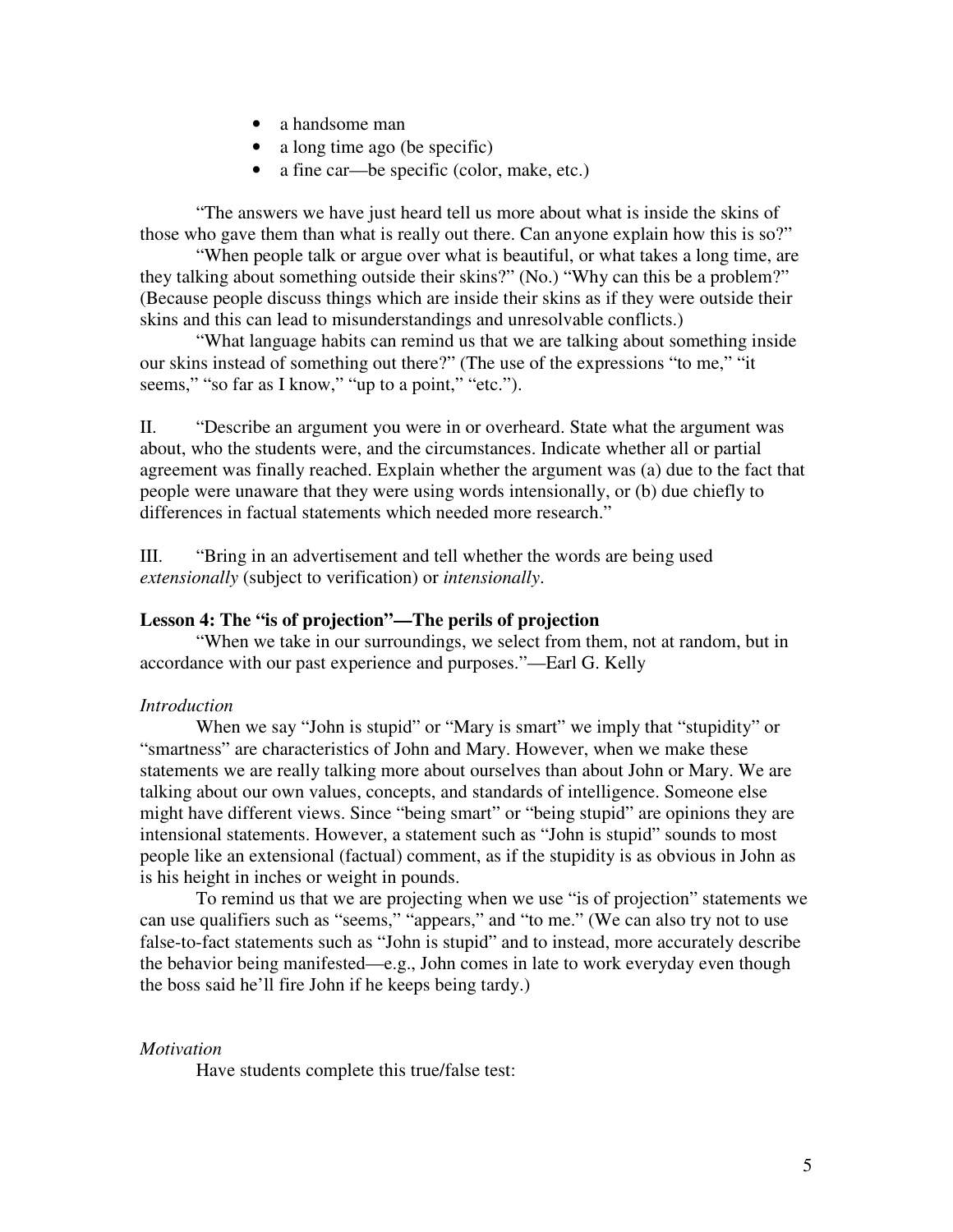## True False

- 1, People with PhDs are smart.
- 2. The French are arrogant.
- 3, Going to the opera is a waste of time.
- 4. Liberals (Conservatives) are nincompoops.

After student response is summarized allow discussion and argument to develop. Review each sentence with them.

- People with PhDs are smart—How do you define "smart?" Are people with PhDs "smart" in everything?
- The French are arrogant—How do you define "arrogant?" Do all French people act the same way?
- Going to the opera is a waste of time—Have you seen every opera? Can you learn something from things you dislike?
- Liberals (Conservatives) are nincompoops —Are people who call themselves Liberals (Conservatives) wrong on every issue? How do you define "nincompoop?"

"The word in each of the above statements that caused disagreement is the word is and its variant forms. Be careful how you use this tricky two-letter word."

## *Activities*

I. "Making use of who, what, when, and where descriptions and substituting 'to me,' 'seems,' and 'appears' should make the following statements more reasonable and less argument-provoking:"

- That car is expensive.
- That is a beautiful color.
- was a great movie.
- She is beautiful.
- Pizza is delicious.

"Make a special effort to use qualifiers in your communications with others this week. Note whether you have fewer misunderstandings and get into fewer arguments because of this."

II. "Choose a simple object (e.g., paper clip, pair of scissors, mirror, etc.). List as many ways as you can to classify this object. What *is* it, really?"

III "Has projecting your own feeling of not being wanted ever kept you from joining a group? Explain."

## **Lesson 5: Non-allness, and etc.—No one can know all there is to know about anything**

"An attitude of this kind 'You can't tell me anything about that' has an effect quite similar to a pus sac in the brain."—Wendell Johnson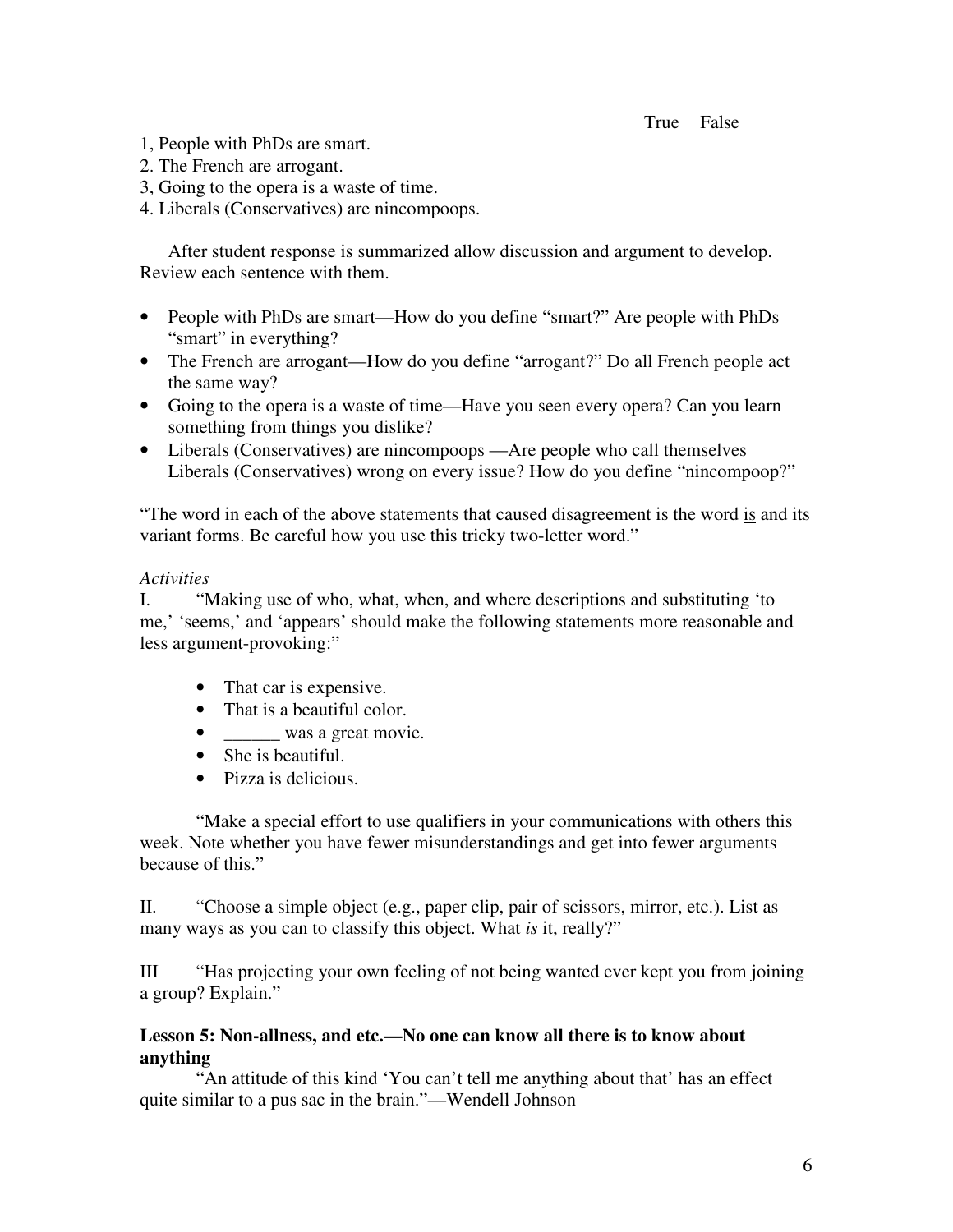## *Introduction*

 The world is in process. When people notice anything in their environment they are selecting and abstracting from an infinity of possibilities. This selection is individualistic and dependent on one's nervous system, purposes, hopes, past experiences, etc.

 The words we give to our abstractions of reality are themselves abstractions. No word can tell all about anything. We can only reflect a personal selection of details. It is useful for us to think of a "silent etc." when we make allness statements to remind us that there is always something left out of any description.

 These concepts should help the student to understand that life is more a matter of dealing with relatives than absolutes. And, as the physicist Neils Bohr said, "We have to learn to live with our relatives."

## *Motivation*

 A pencil or pen is selected and students are asked how long it would take to say all there is about that particular object. Each descriptive statement is listed. After each statement ask, "Is this *all* there is to say about the pencil?" After a while it will become obvious that the group could go on indefinitely and not really say *all* there is to say about it.

 "We never say all there is to know about anything. But some people say—'Oh, I know all about that.' 'If you know one of them, you've known them all.' 'I know all there is to know about this school'."

 "People who make these kinds of statements suffer from *Allness Attitudes*—they assume their mental maps tell all about the territory."

 "Why are allness attitudes harmful?" (They block communication—the person with this attitude is unable to learn and unable to change.)

## *Activities*

I. "Choose a person you are used to referring to by a single role (e.g., your mailperson, doctor, the guy behind the deli counter in the supermarket). List as many other roles that you can think of that this person assumes in their life (e.g., mailperson mother, wife, voter, consumer, etc). We all play many roles in life and they can impact on each other, e.g., the mailperson shows up late to work because her child became sick." Discuss.

II. "General semantics suggests adding a silent "etcetera" to our thinking to remind us that there is always more that can be learned, more that can be said." Discuss the value of adding etcetera to one's thinking.

III. "During the coming week listen for 'allness statements.' Be prepared to discuss them and the circumstances in which they occurred."

## **Lesson 6: "Indexing"—Getting closer to what is really going on**

 "Nature never rhymes her children, nor makes two men alike."—Ralph Waldo Emerson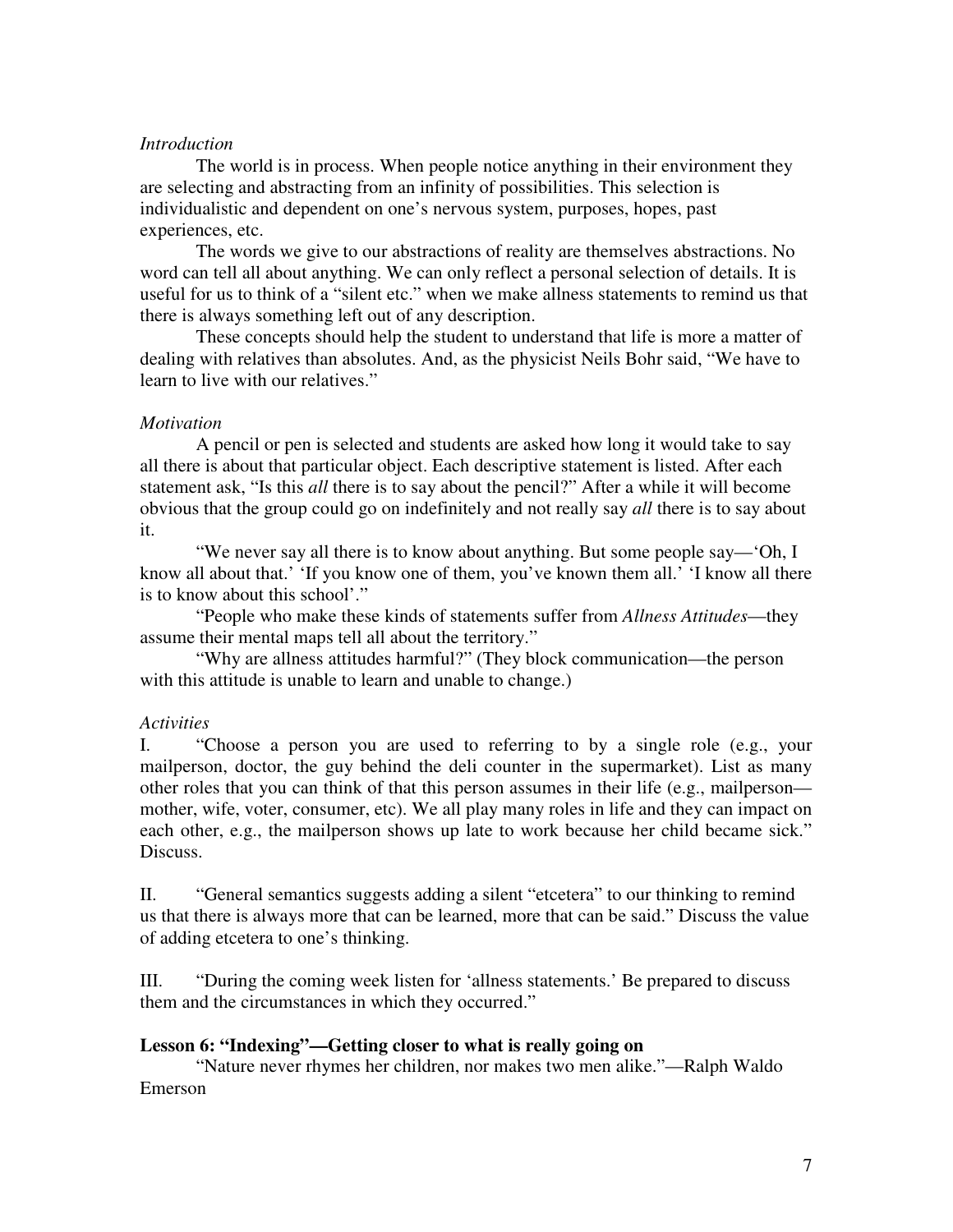### *Introduction*

 "If you know one Arab, Jew, Black, Hispanic, etc. you've know them all." "No one likes me." "Sports are stupid." People who make statements such as these are seeing only similarities and ignoring differences. They are deluding themselves since they probably could find exceptions to their statements if they gave some thought to them. Furthermore, they are hurting themselves, for if they believe statements such as "if you know one Arab, Jew, Black, Hispanic, etc. you've know them all," "no one likes me," and "sports are stupid" then they can only react with apathy or negativism.

 People who consistently make generalized statements are said to be exhibiting stereotypic thinking. One way to avoid this sort of thinking is to get students to look for differences when using words based on similarities. Such an approach is recognized in general semantics by the use of the *index*, which is based on the idea of index numbers. Indexing is used to show that there are no universals in the real world. Each person or thing is unique and has unique characteristics. Thus:

 "If you know one Arab, Jew, Black, Hispanic, etc. you've know them all" becomes: = Arab1, Arab2, Arab3, etc., Jew1, Jew2, Jew3, etc., Black1, Black2, Black3, etc., Hispanic, Hispanic2, Hispanic3, etc.

 "No one likes me" becomes: No one = person1, person2, person 3, etc. "Sports are stupid" becomes: Sports = sport1, sport2, sport3, etc.

 Indexing trains students to recognize individual differences and ask themselves, "Does the difference I notice really make a difference?"

#### *Motivation*

 "No two of anything have ever been found identical, that is, alike in all respects. Can anyone find an example to contradict this theory?" (Allow students to talk about identical twins, manufactured products, etc., and have other students disprove the fact that complete identity is possible. Introduce how science can't even find total identity using sophisticated apparatus such as electron microscopes, etc.) "Yet when we speak we talk as if things were identical:"

Examples: Boys like sports.

Girls like to dance.

 "There is a way to make our thinking more realistic that comes from mathematics. It involves assigning numbers to persons, places, or things. Thus boy1, isn't boy2, isn't boy3, etc. This method of using numbers to more accurately think and communicate is called *indexing*."

#### *Activities*

I. List the following statements:

- Boys love to tinker around with cars, sports, etc.
- Girls behave better in school than boys.
- Boys are stronger than girls
- Girls can dance better than boys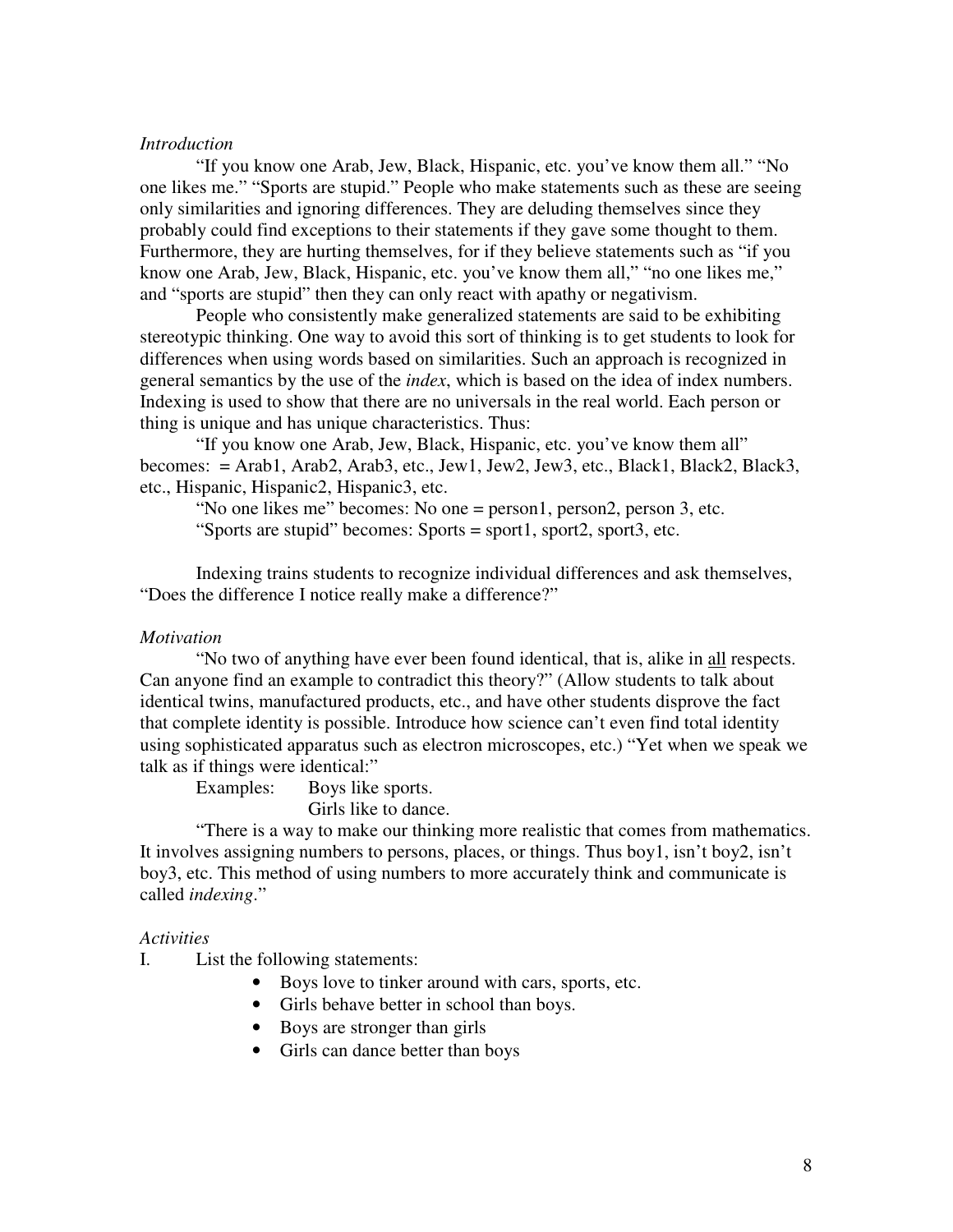In each case have the students give an example of a child they have known who defies the preceding generalizations.

"What do we do when we speak about general categories"—e.g., boys, girls, etc.? (We look for likenesses.)

"Once we identify the group, what do we ignore about the individual members of the group?" (We ignore differences—e.g., Boy1 is not boy2 is not boy3, etc. Girl1 is not girl2 is not girl3, etc.)

"Index yourself on a given day." Example: George1 the lawyer George2 the son George3 the father George4 "the pain in the neck" George5 the helper around the house

"How does indexing yourself affect the way you think about yourself? Does using the index help you to see differences in yourself?"

 "Index someone else on a given day." Example: Molly1 the lawyer Molly2 the wife Molly3 the mother Molly4 "the shoulder to lean on" Molly5 the disciplinarian

 "How does indexing affect the way you think about this person? Does using the index help you see differences in the other person?"

II. "Discuss the following statements in terms of indexing."

- New Yorkers are unfriendly.
- Asians are shrewd and reserved.
- Americans are arrogant, impatient, and domineering.
- Teenagers are irresponsible.

"Give two more examples of universal statements and index them to find differences."

III. Have the group discuss the importance of going beyond generalities to analyze persons, places, or things. (Bigoted and prejudicial attitudes can keep us from getting to know other people, prejudging situations can keep us from discovering new things about them, etc.)

## **Lesson 7 "Dating"—We live in a process world**

"One cannot step in the same river twice."—Heraclitus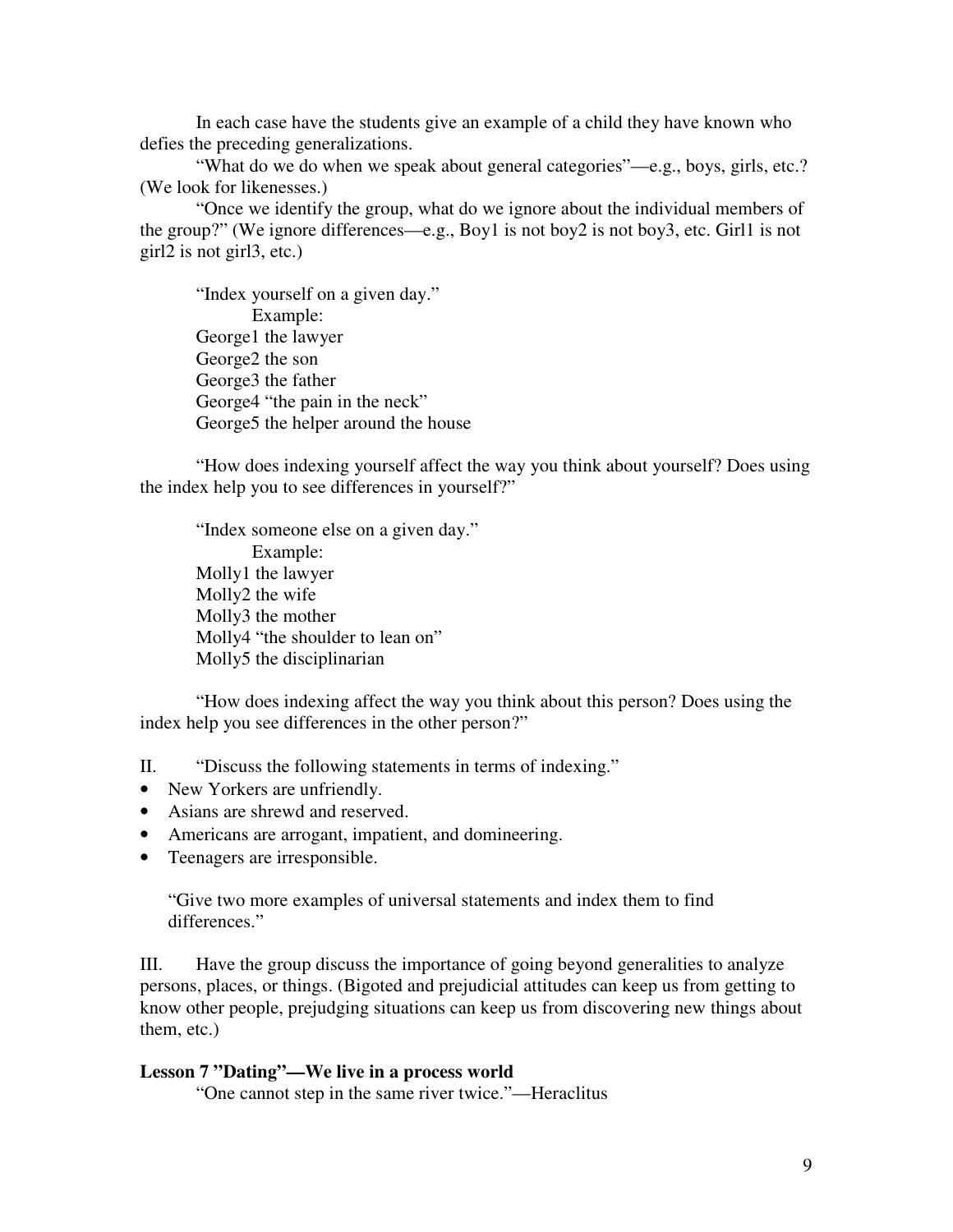### *Introduction*

Another general semantics device that helps to clarify overgeneralization is the technique of *dating*. This device is used to remind us that what we know about anyone or anything must be placed in the context of time. Since everything is constantly changing we must be careful not to rest on our laurels, when good things happen to us, or become overly pessimistic when adversity occurs.

### *Motivation*

"Since the time of the ancient Greeks, we have known that 'all things change, all the time'—e.g., aging, rusting, fashions, clouds, etc." "Can anyone deny this?" Allow time for discussion.

 "There is a device that we can use to speak more accurately about a changing world. It helps the map fit the territory and it is called the "dating device." So, America(2007) is not America(1997), my exact weight(last year) is not my exact weight(this year), my view of current events(today) is not my view of the current events(five years ago), etc."

## *Activities*

I. "Will you always have the same attitudes and behaviors that you exhibit now? What can you do to change those attitudes and behaviors that you don't think are good for you?"

II. "How can dating make a difference in the way you view people, places, and things?" (Ask for specific examples.)

III. "List three dates in your life in 3 four intervals, starting with your present age." For example:

| Date | <u>Your Age</u> |  |  |  |  |
|------|-----------------|--|--|--|--|
| 2007 | 45              |  |  |  |  |
| 2003 | 41              |  |  |  |  |
| 1999 | 37              |  |  |  |  |

"What changes were you going through during each of the dates you have listed." (Review tastes in food, clothing, friends, music, sports, etc.)

## **Lesson 8: Two-valued orientations—The limitations of our "either-or" language**

 "There are no categories in nature; they are in our heads and in our language."—Wendell Johnson

## *Introduction*

 The Chinese language differs from English in many ways. Each has its advantages and disadvantages. One strong point of Chinese is that it allows for more "middle ground." People who know both languages say that Chinese is not as likely to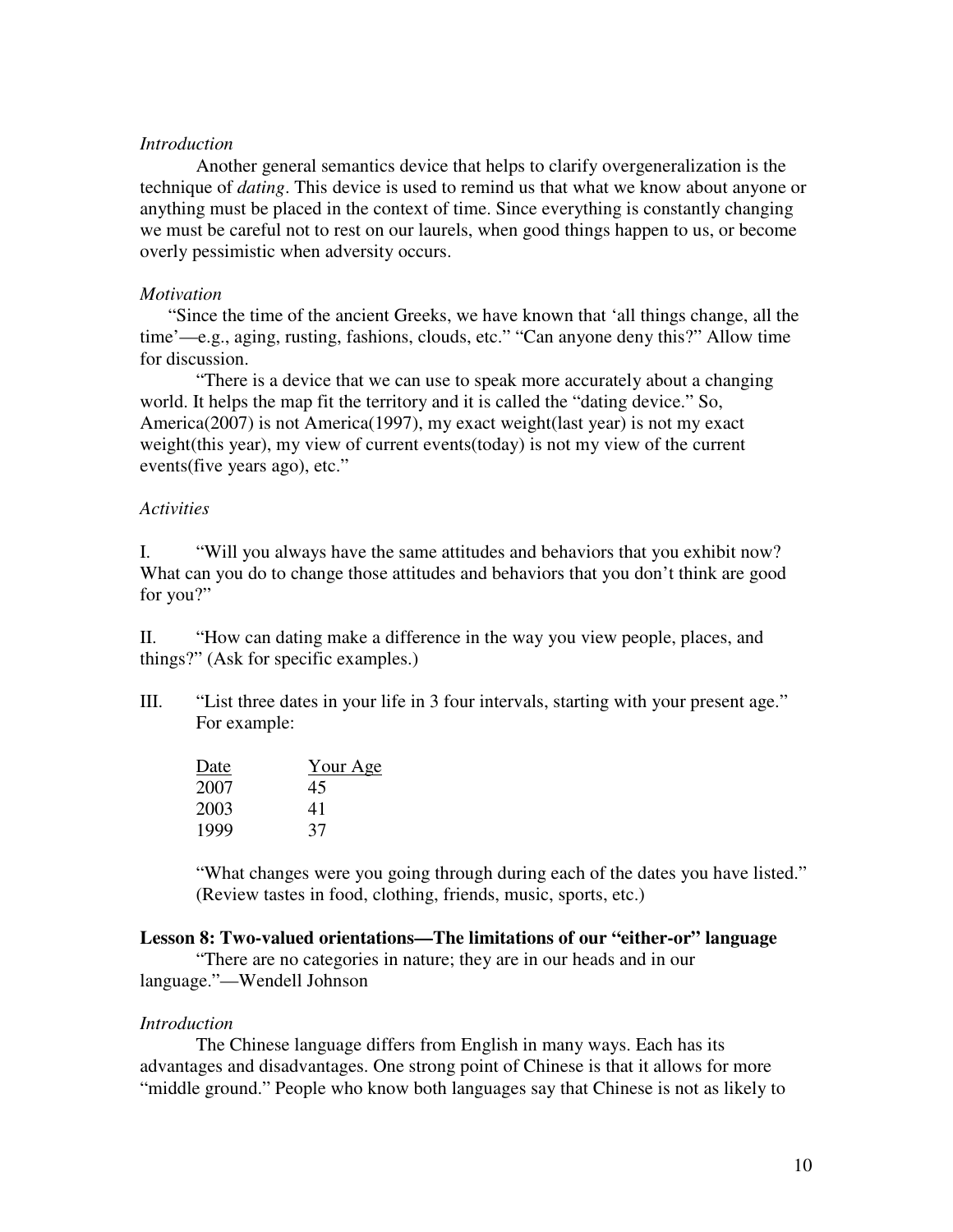lead to two-valued orientations. There are more polarities in English. Our language is geared to talk about extremes rather than gradations. It is either *hot* or *cold*, *good* of *bad*, *thin* or *fat*, etc.

 Students are shown that most situations do not involve black or white descriptions or decisions but for the most part deal in shades of gray. By understanding the limitations of a two-valued orientation the students are trained to be more flexible and multi-valued in their approach to problems.

#### *Motivation*

Write the "Either" side of the chart. Have the students supply the "or" side.

| Either  | Or          |
|---------|-------------|
| up      | (down)      |
| succeed | (fail)      |
| happy   | (sad)       |
| popular | (unpopular) |
| cold    | (hot)       |

 "Wouldn't it be more accurate to think in terms "of degrees" rather than 'eitherors'? For example, if you set up a scale about how you are feeling right now where would you place yourself?"

| good      |              |                |                |                |   |   | bad |      |
|-----------|--------------|----------------|----------------|----------------|---|---|-----|------|
|           | $\mathbf{1}$ | $\overline{2}$ | 3              | $\overline{4}$ | 5 | 6 | 7   |      |
| beautiful | 1            | 2              | 3              | $\overline{4}$ | 5 | 6 | 7   | ugly |
| cold      | $\mathbf{1}$ | $\overline{2}$ | $\overline{3}$ | $\overline{4}$ | 5 | 6 | 7   | hot  |
| happy     | 1            | 2              | 3              | $\overline{4}$ | 5 | 6 | 7   | sad  |

#### *Activities*

I. "Select a pair of words from the chart listed above. How would scientists discuss them?" (They would use a thermometer, for example, and measure the degrees between the two extremes.) Continue this line of reasoning—e.g., scales are used to measure the degrees between heavy and light, speedometers measure degrees of speed, etc.

"What do we leave out when we think and talk with 'either-or' language?" (We leave out most of what is happening between the two points—we ignore most of what is out there if we think 'either-or.') "This can cause problems in thinking about and understanding people and things." (E.g., "There are only two sides to every argument," "There are two kinds of people in this world.") "Can you give additional examples of the limitations of two-valued thinking?"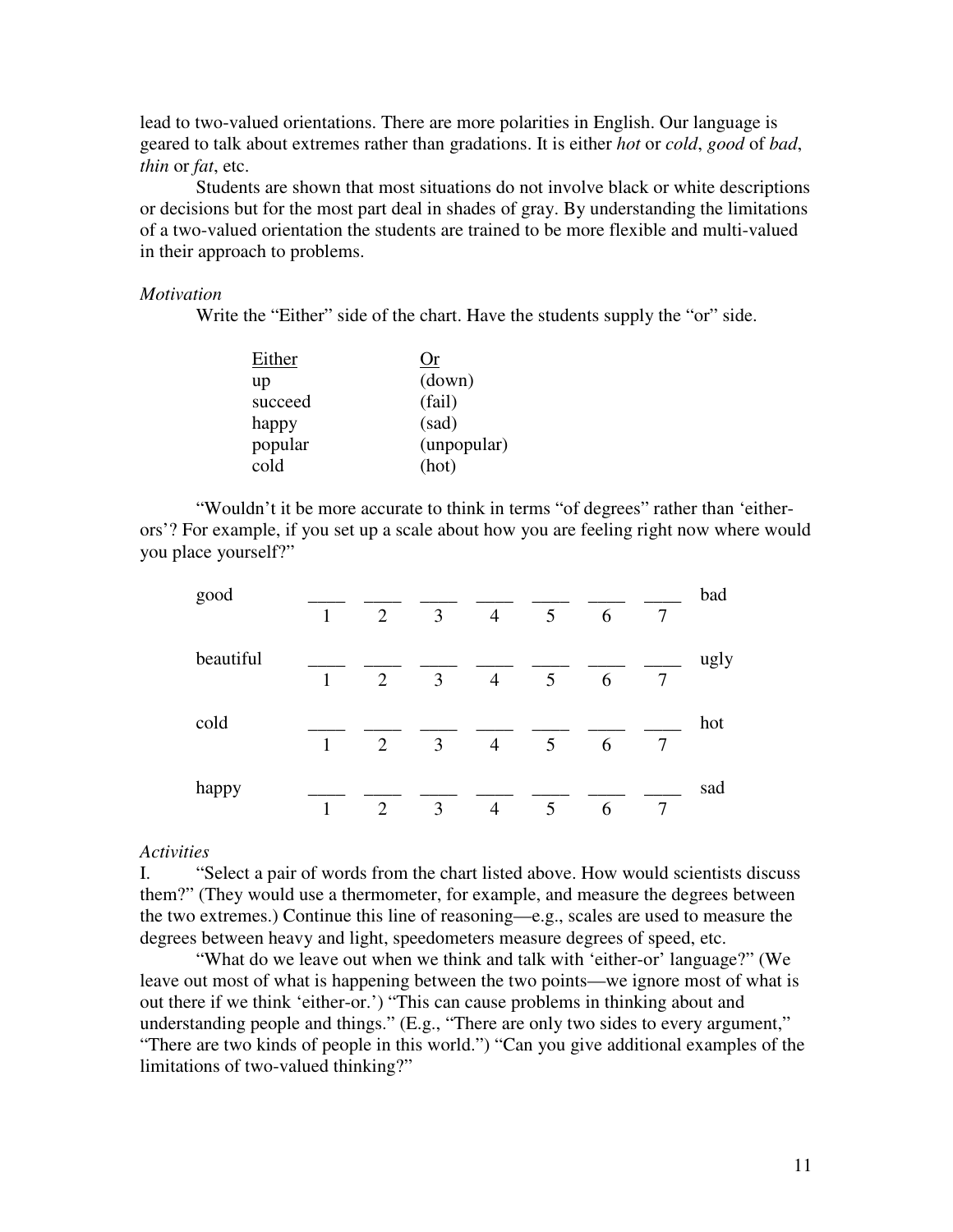II. "Many commercials try to get us to think in terms of 'either-or' so that we forget there are other choices. For instance, "What was left out of this example? Find an example of either-or advertising and be ready to discuss it."

III. "In movies and on TV the hero is usually shown as being all good and the villain being all bad. Is that the way it is in real life? Why do TV and the movies give us 'eitheror' characters?"

IV. "During the next week bring in some examples of how your friends, colleagues, significant others, and you use either-or reasoning."

## **Lesson 9: Distinguishing facts from inferences—statements and reality**

 "It is not only true that the language we use puts words in our mouths; it also puts notions in our heads."—Wendell Johnson

## *Introduction*

 To make accurate assessments of situations, and to avoid jumping to wrong conclusions about them, general semantics emphasizes the value of distinguishing facts from inferences. This ability is especially important when we assess ourselves. For example, thinking oneself a failure is an inference that can lead to a poor self-image that can negatively affect our capacity to learn and perform well. Believing we are failures, we begin to act that way and so create a condition known as a "self-fulfilling prophecy." In addition, if we strongly believe the labels we give ourselves, we may act in ways that can help to create "other-fulfilling prophecies" and have people behave toward us as if the labels we have assigned ourselves are true.

## *Motivation*

Present these definitions:

*Fact*—A statement which can be observed, verified, and proven.

*Inference*—A statement about the unknown that goes beyond what one experiences or observes.

The following story illustrates why it is important to be able to distinguish facts from inferences.

"A hunter lived with an infant in a cabin, guarded by his dog. One day the hunter returned from the fields and saw the cradle overturned and the baby nowhere in sight. The room was a mess. The dog had blood all over his muzzle. The hunter, enraged, shot the dog. He then found the baby, unharmed under the bed, and a dead wolf in the corner." Discuss.

## *Activities*

I. Ask the students to volunteer stories about how they had jumped to conclusions without checking the facts first and discuss why it is better to check out assumptions before acting.

*II. An exercise for mastering impulsive reaction to words* 

In a role-play, ask a student to call another an "idiot." The student called the name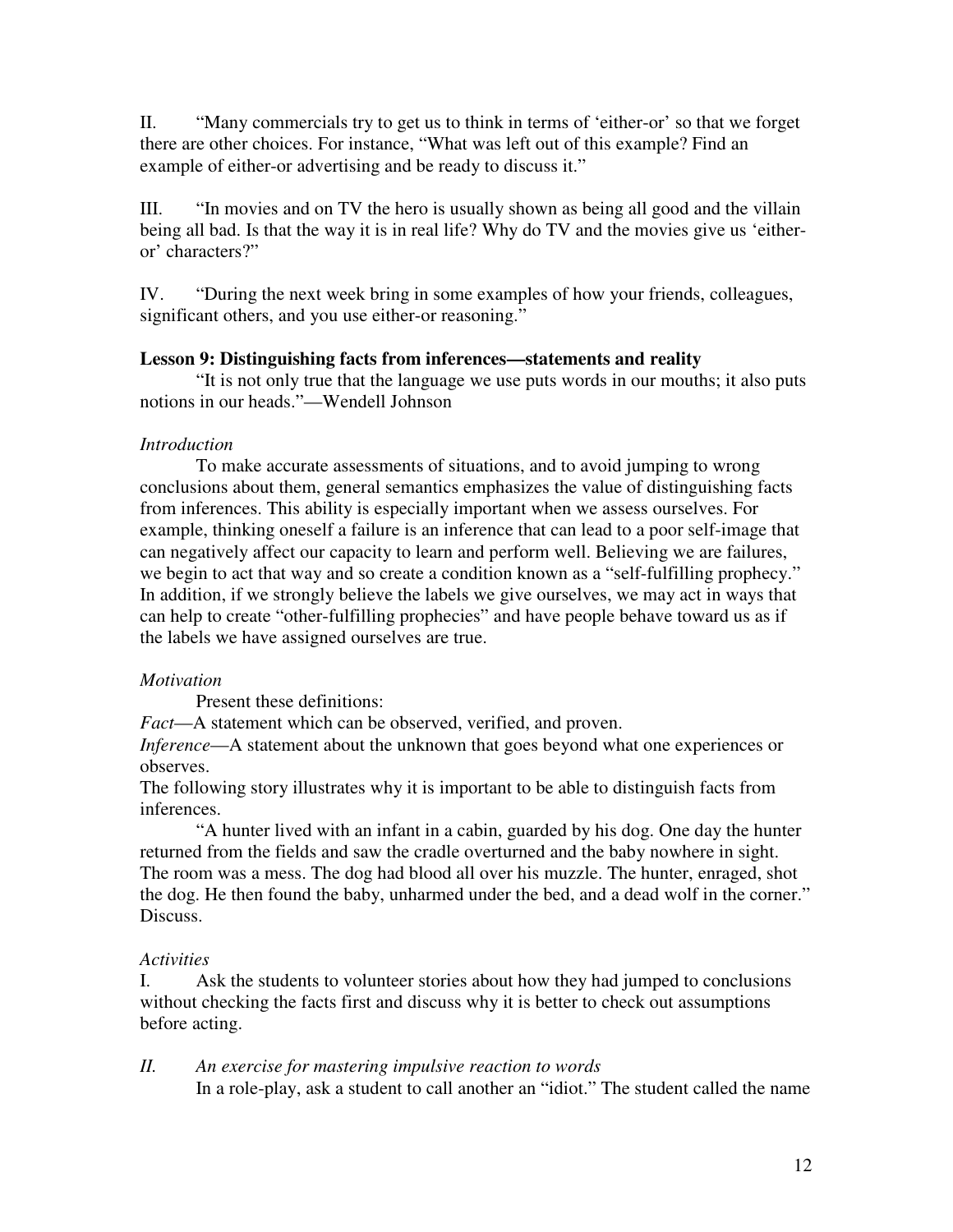should write it down on a piece of paper and carefully think about the word. "Does being called an idiot really make one an idiot? Can a mere word magically change someone into something the person is not? How smart is it to let another individual control your reactions through being called a name?"

Review these questions with the students and let them see that they can view insults with some detachment and less emotion. Have them come up with strategies to defuse situations rather than to instantly respond to them. Discuss that putting someone down and calling them a name can narrow the way one thinks about that person and can cause one to overlook their positive attributes.

*III. The importance of subjectivity in making evaluations*  Have students give examples of some human relations problems they are having. Then present the following two general semantics formulas:

WIGO≠WIS and WIS≠WIGO (WIGO=what is going on; WIS=what I say). (The idea behind these two equations is that we can never completely describe what is actually going on in a situation, because some details are always left out, and that whenever we describe situations we are being subjective, because we all have biases and perceive things differently.)

Referring to the two equations, ask the students if there might be more to their problem than they originally described (if they maintain the problem is exactly as described you can ask them additional questions to elicit more information about it). Introduce the idea that human subjectivity influences the way we evaluate situations and that it is more accurate to say "I see it this way," and That's my take on the situation," rather than "Anyone can see that," or "That's the way it is."

# **Lesson 10: Nonverbal communication—understanding the world of non-words**

"Nonverbal communication = Ideas without words."—Robert Potter

### *Introduction*

 All of us use nonverbal communication. If fact, whether we realize it or not, we practice it most of the time. Even in the absence of words we can't help communicating.

 Students are reminded that we often project "meanings" into the "meaningless" actions of others. Students are further reminded that unconscious behavior is a form of communication.

#### *Motivation*

"Sometimes people project ideas about our character based on our nonverbal cues (e.g., an acquaintance thinks you are an angry person because you often have your arms crossed). Can you list some other nonverbal cues?"

#### *Activities*

I. "Pick someone in the group to work with and write down three nonverbal cues you perceive from them. Discuss how these nonverbal cues may be creating certain impressions on others."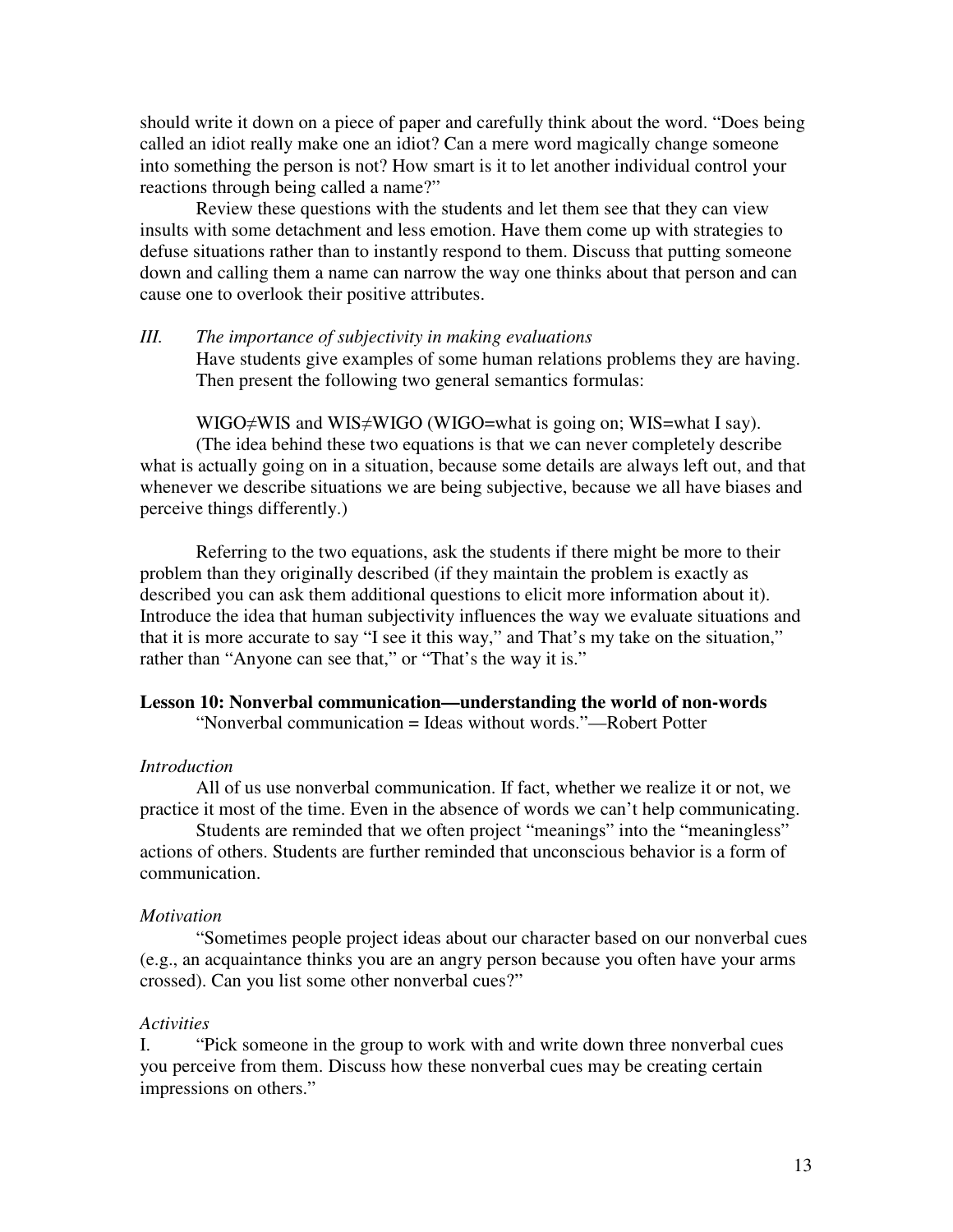"Choose one of your typical nonverbal behaviors (postures, expressions, etc.) that you think may create an unfavorable impression and reverse the behavior. Observe other people's reactions to your new way of behaving over the next two weeks and be prepared to discuss them with your partner."

II. "What does your clothing communicate to others? What do you intend your clothing to say about you? What does music communicate? Why do you like particular kinds of music? What reactions do colors have on you? How are colors used in design? How far away do you stand or sit when you talk with your friends? Is this the same distance away as when you speak with your boss at work?"

III. "Write down three examples of nonverbal behavior that you observe from TV. Note how these behaviors affect you when you first see them."

#### **Lesson 11: Signal-delayed reactions—Keep cool**

"Look before you leap."—Folk maxim

### *Introduction*

 This lesson attempts to show students the difference between a signal (instant) reaction and a delayed reaction. We easily become conditioned "signal reactors." For example, if someone calls us a derogatory term, we may reply in kind or strike out at the person. In this instance we would be allowing words to use us, rather than choosing our behaviors and reactions in a more mature manner. Students are shown the advantages of delaying their reactions and are advised to probe more diligently into situations before reacting to them.

#### *Motivation*

Administer the "signal-delayed reaction" test to the students. (Most of the students will not complete the sheet correctly. The correct answer to the test is 36 letter Fs.)

#### Signal-Delayed Reaction Test

Directions: Go through once and count the f's.

 The necessity for training farmhands for first class farms in the fatherly handling of farm livestock is foremost in the minds of farm owners. Since the forefathers of the farm owners trained the farm owners of first class farms in the fatherly handling of farm livestock, the farm owners feel they should carry on with the family tradition of training farmhands of first class farms in the fatherly handling of farm livestock because they believe it is the basis of good fundamental farm management.

Total number of f's \_\_\_\_\_\_

### Questions for the students:

a. "Did you obtain the correct answer?" (Students who correctly completed the instructions can be complimented on carefully following instructions.) b. "Why is it important to sometimes delay our reactions?"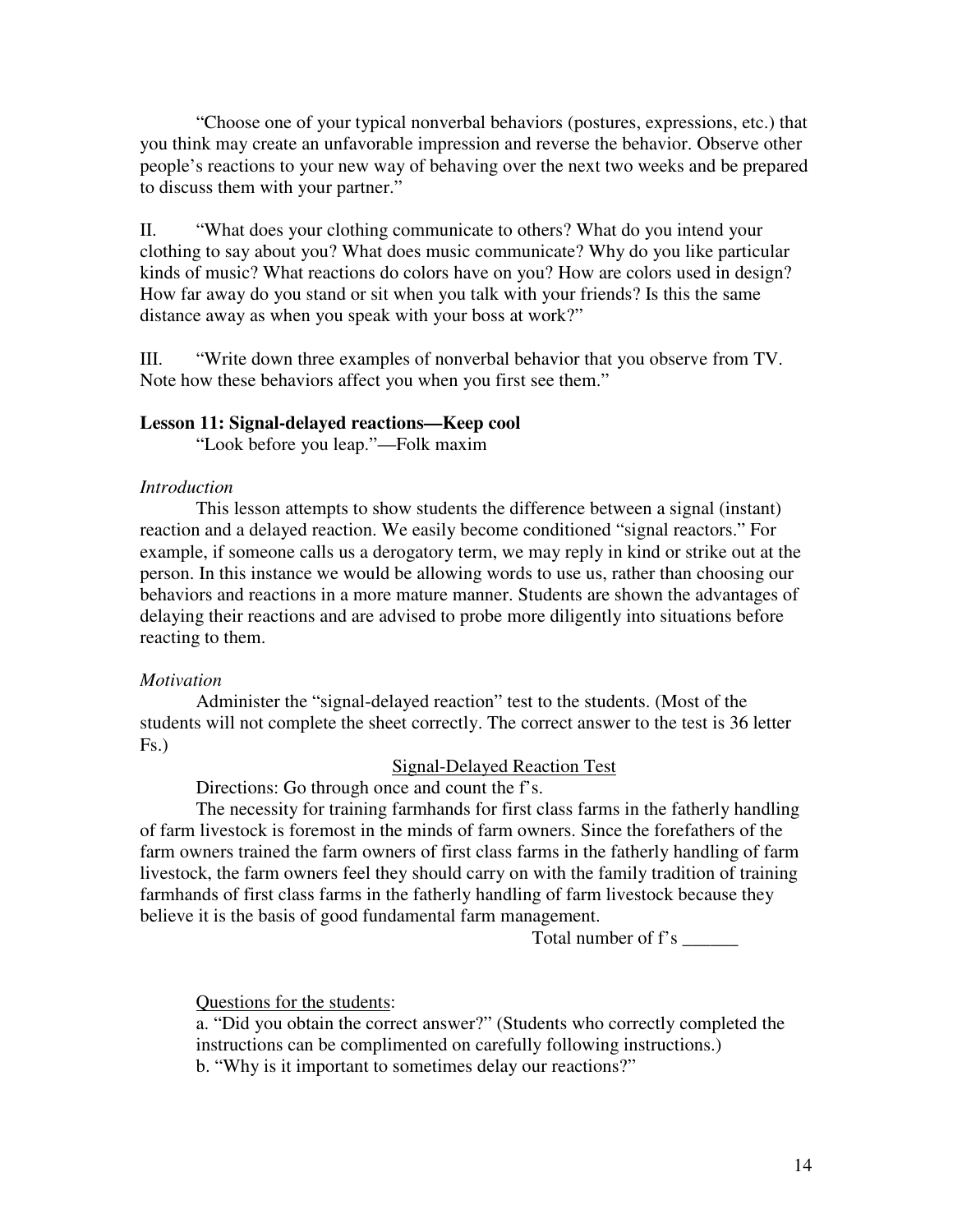## *Activities*

I. Read the following story:

"When John's boss and co-workers asked him to do something he immediately acceded (even if the request concerned work not related to John's job). As a result John felt anxious and depressed from having accepted too much work. The use of the delayedreaction technique gave John some time to decide what requests were appropriate for him to accept and which were not. Feeling more in control of the situation, John became less anxious and depressed."

 Discuss other signal-reaction scenarios and why it is usually a good idea to engage one's highly developed brain and nervous system and take some time to try to figure out what is going on.

II. "In the coming week try to consciously delay a response in a situation where you usually give a signal (immediate) response (e.g., someone insults you and you respond in kind). Be prepared to discuss what happened."

III. "During the next week notice how others use signal reactions. Be prepared to talk about an incident you have observed where signal reactions were used."

## **Lesson 12: The art of questioning—How to avoid "unsane" questions**

 "A part of the scientific method consists of fashioning questions that can be answered by means of observations that can be made."—Wendell Johnson

## *Introduction*

.

 Many people get into difficulty because they ask themselves questions whose solutions cannot be tested. Korzybski termed such questions "unsane." Scientists ask questions which can be tested. Doing this leads to effective problem solving.

### *Motivation*

 "Which do you think really came first—the chicken or the egg?" (Allow time for discussion.) "This is an extreme example of a contradictory statement that can be argued either way without reaching any valid result. What can we call these questions?" (Nonsensical, useless, unanswerable.) "Another term that can be used for such questions is 'unsane'."

What is the first step that a scientist takes toward the solution of a laboratory problem?" (States the problem in such a way as to suggest a useful way to solve it.) "This approach, the asking of productive questions that can be worked on, can also be used to solve problems of everyday life."

### *Activities*

- I. "Change each of the following unsane questions (questions whose solutions do not lend itself to scientific problem solving) into productive ones (questions whose solutions can be tested.)"
	- a. Unsane question: Why was I born?